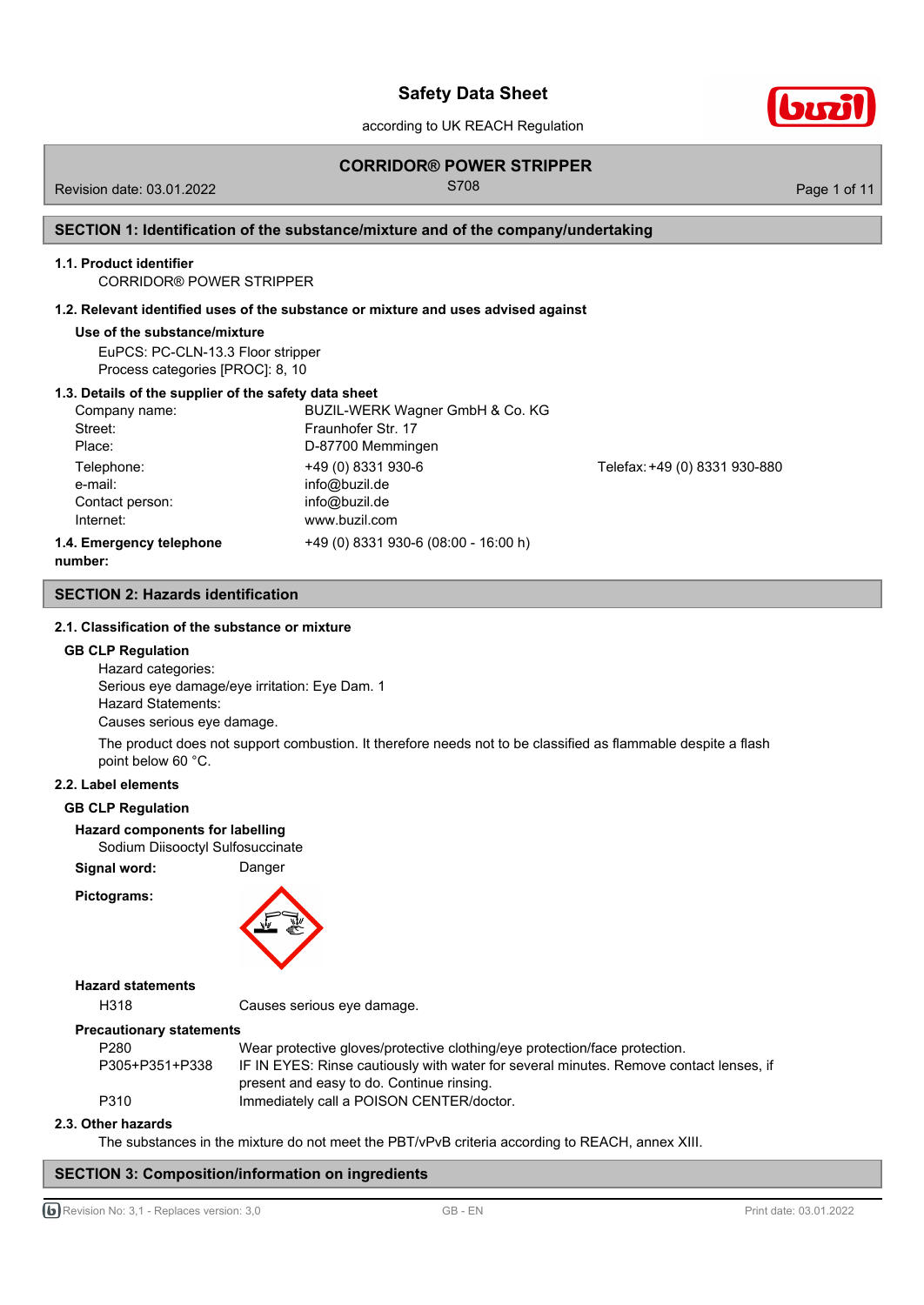according to UK REACH Regulation

## **CORRIDOR® POWER STRIPPER**

Revision date: 03.01.2022 **S708** Revision date: 03.01.2022

biri

## **3.2. Mixtures**

## **Hazardous components**

| CAS No         | Chemical name                                                 |              |                  |            |  |  |
|----------------|---------------------------------------------------------------|--------------|------------------|------------|--|--|
|                | EC No                                                         | Index No     | <b>REACH No</b>  |            |  |  |
|                | <b>GHS Classification</b>                                     |              |                  |            |  |  |
| $112 - 34 - 5$ | 2-(2-butoxyethoxy) ethanol, diethylene glycol monobutyl ether |              |                  | $20 - 25%$ |  |  |
|                | 203-961-6                                                     | 603-096-00-8 | 01-2119475104-44 |            |  |  |
|                | Eye Irrit. 2; H319                                            |              |                  |            |  |  |
| $100 - 51 - 6$ | benzyl alcohol                                                |              |                  |            |  |  |
|                | 202-859-9                                                     | 603-057-00-5 | 01-2119492630-38 |            |  |  |
|                | Acute Tox. 4, Acute Tox. 4; H332 H302                         |              |                  |            |  |  |
| 64-17-5        | ethanol                                                       |              |                  |            |  |  |
|                | 200-578-6                                                     | 603-002-00-5 | 01-2119457610-43 |            |  |  |
|                | Flam. Liq. 2, Eye Irrit. 2; H225 H319                         |              |                  |            |  |  |
| 68439-46-3     | fatty alcohol polyethoxylate                                  |              |                  | $1 - 5\%$  |  |  |
|                |                                                               |              |                  |            |  |  |
|                | Eye Dam. 1, Aquatic Chronic 3; H318 H412                      |              |                  |            |  |  |
| 142-16-5       | Bis (2-ethylhexyl) maleat                                     |              |                  | < 1 %      |  |  |
|                |                                                               |              | 01-2119524002-60 |            |  |  |
|                | STOT RE 2, Aquatic Chronic 1; H373 H410                       |              |                  |            |  |  |

Full text of H and EUH statements: see section 16.

**Specific Conc. Limits, M-factors and ATE**

| CAS No     | EC No                           | lChemical name                                                                                                                              | Quantity     |
|------------|---------------------------------|---------------------------------------------------------------------------------------------------------------------------------------------|--------------|
|            |                                 | Specific Conc. Limits, M-factors and ATE                                                                                                    |              |
| 112-34-5   | 203-961-6                       | 2-(2-butoxyethoxy) ethanol, diethylene glycol monobutyl ether                                                                               | $20 - 525$ % |
|            |                                 | $\lambda$ inhalation: LC50 = >20 mg/l (vapours); dermal: LD50 = >2000 mg/kg; oral: LD50 = >2000 mg/kg                                       |              |
| 100-51-6   | 202-859-9                       | benzyl alcohol                                                                                                                              | $15 - 20%$   |
|            |                                 | inhalation: $ATE = 11$ mg/l (vapours); inhalation: $ATE = 1.5$ mg/l (dusts or mists); dermal: LD50 =<br>2000 mg/kg; oral: LD50 = 1230 mg/kg |              |
| 64-17-5    | 200-578-6                       | lethanol                                                                                                                                    | $10 - 55%$   |
|            | Eye Irrit. 2; H319: >= 50 - 100 | inhalation: LC50 = >20 mg/l (vapours); dermal: LD50 = >2000 mg/kg; oral: LD50 = >2000 mg/kg                                                 |              |
| 68439-46-3 |                                 | fatty alcohol polyethoxylate                                                                                                                | $1 - 5%$     |
|            | ∣mg/kg                          | inhalation: $LC50 = 5$ mg/l (dusts or mists); dermal: $LD50 = 2000$ mg/kg; oral: $LD50 = 2000$                                              |              |
| 142-16-5   |                                 | Bis (2-ethylhexyl) maleat                                                                                                                   | $< 1$ %      |
|            |                                 | dermal: LD50 = 14000 mg/kg; oral: LD50 = >2000 mg/kg                                                                                        |              |

## **Labelling for contents according to Regulation (EC) No 648/2004**

< 5 % anionic surfactants, < 5 % non-ionic surfactants, perfumes (Benzyl alcohol, Hexyl cinnamal).

## **SECTION 4: First aid measures**

### **4.1. Description of first aid measures**

### **After inhalation**

Provide fresh air.

## **After contact with skin**

After contact with skin, wash immediately with plenty of water and soap.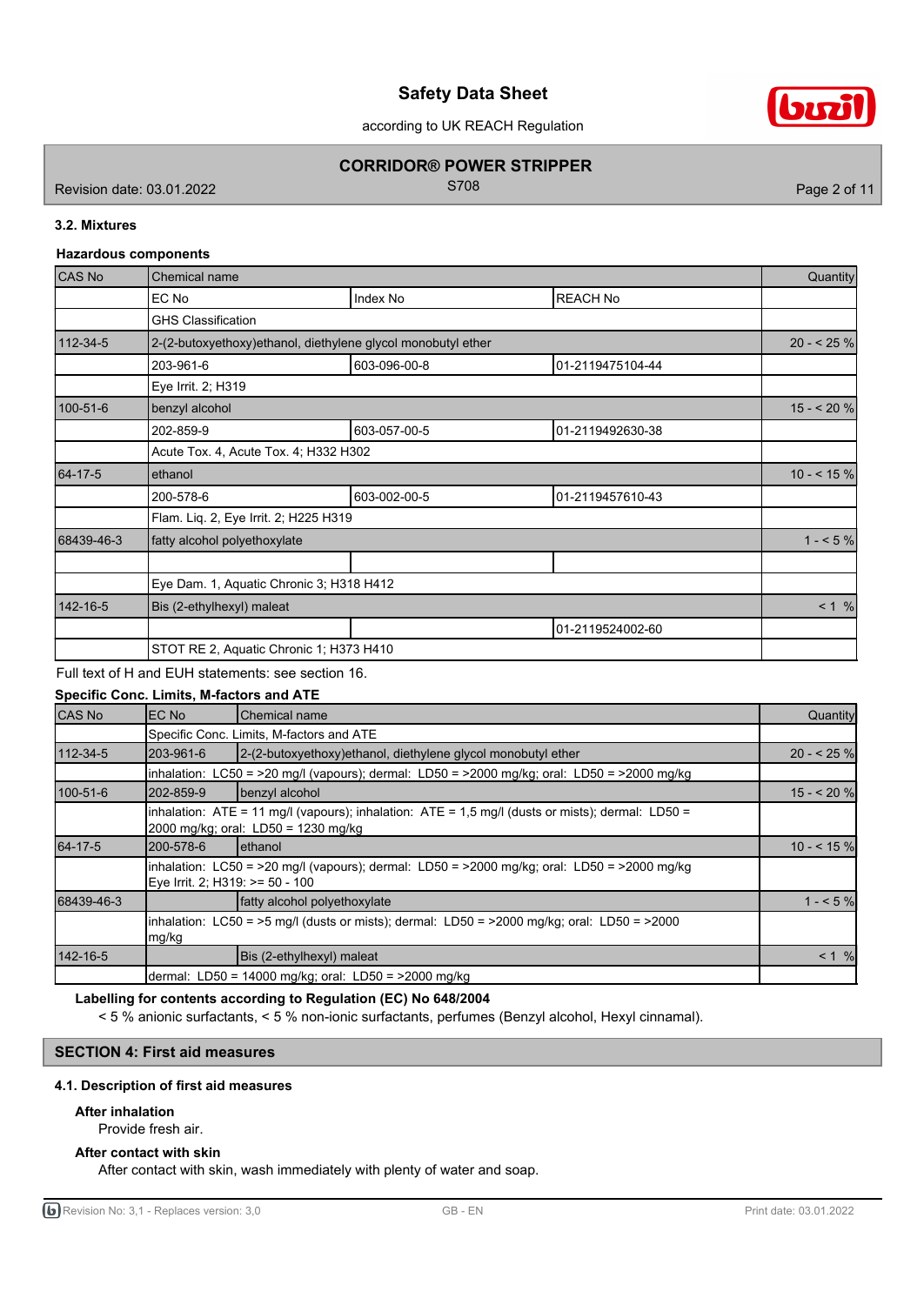according to UK REACH Regulation

## **CORRIDOR® POWER STRIPPER**

Revision date: 03.01.2022 **S708** Revision date: 03.01.2022

Take off contaminated clothing and wash it before reuse.

## **After contact with eyes**

Rinse immediately carefully and thoroughly with eye-bath or water.

### **After ingestion**

Rinse mouth immediately and drink plenty of water. Do NOT induce vomiting.

### **4.2. Most important symptoms and effects, both acute and delayed** No information available.

### **4.3. Indication of any immediate medical attention and special treatment needed** Treat symptomatically.

### **SECTION 5: Firefighting measures**

### **5.1. Extinguishing media**

### **Suitable extinguishing media**

Water spray jet alcohol resistant foam Carbon dioxide Extinguishing powder

### **Unsuitable extinguishing media**

Full water jet

### **5.2. Special hazards arising from the substance or mixture**

Hazardous combustion products: Carbon dioxide Carbon monoxide

# **5.3. Advice for firefighters**

Co-ordinate fire-fighting measures to the fire surroundings.

### **Additional information**

Collect contaminated fire extinguishing water separately. Do not allow entering drains or surface water.

### **SECTION 6: Accidental release measures**

### **6.1. Personal precautions, protective equipment and emergency procedures**

## **General measures**

Use personal protection equipment.

Avoid contact with skin, eyes and clothes.

## **6.2. Environmental precautions**

Do not allow to enter into surface water or drains. Do not allow to enter into soil/subsoil.

### **6.3. Methods and material for containment and cleaning up**

### **Other information**

Absorb with liquid-binding material (sand, diatomaceous earth, acid- or universal binding agents). Treat the recovered material as prescribed in the section on waste disposal.

### **6.4. Reference to other sections**

Personal protection equipment: see section 8 Disposal: see section 13

## **SECTION 7: Handling and storage**

## **7.1. Precautions for safe handling**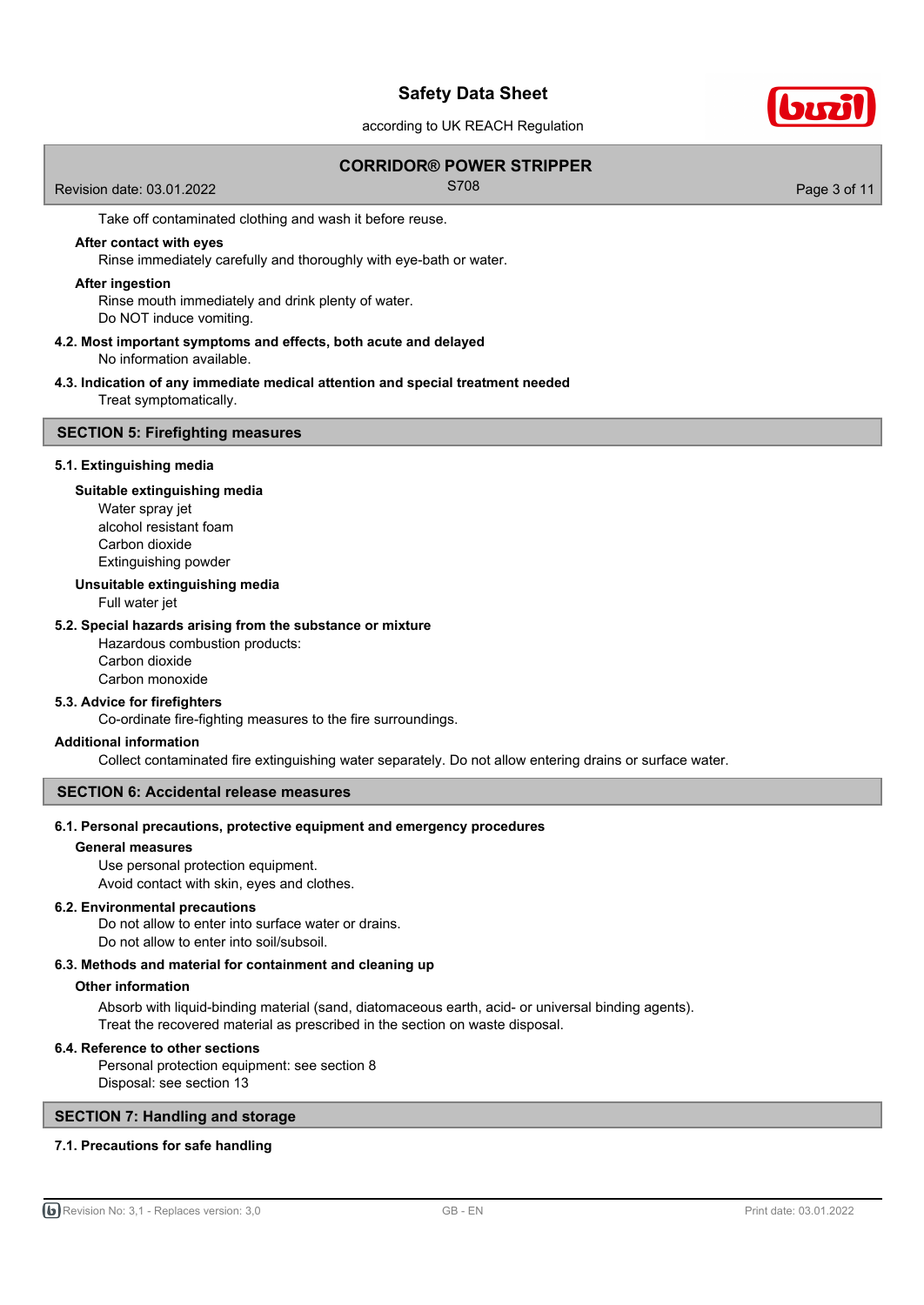according to UK REACH Regulation

## **CORRIDOR® POWER STRIPPER**

Revision date: 03.01.2022 **S708** Revision date: 03.01.2022

## **Advice on safe handling**

Avoid contact with skin, eyes and clothes. Do not mix with other chemicals. Use personal protection equipment. When using do not eat, drink or smoke. Use only in well-ventilated areas.

Do not breathe gas/fumes/vapour/spray.

# **Advice on protection against fire and explosion**

### No special fire protection measures are necessary.

## **Advice on general occupational hygiene**

Take off contaminated clothing. Wash hands before breaks and after work.

When using do not eat, drink or smoke.

## **7.2. Conditions for safe storage, including any incompatibilities**

### **Requirements for storage rooms and vessels**

Keep container tightly closed.

### **Hints on joint storage**

No special measures are necessary.

### **7.3. Specific end use(s)**

There are no data available on the mixture itself.

## **SECTION 8: Exposure controls/personal protection**

### **8.1. Control parameters**

### **Exposure limits (EH40)**

| l CAS No | <b>I</b> Substance        | ppm           | mg/m <sup>3</sup> | fibres/ml | Category      | Origin     |
|----------|---------------------------|---------------|-------------------|-----------|---------------|------------|
| 112-34-5 | 2-(2-Butoxyethoxy)ethanol | 10I           | 67.5              |           | TWA (8 h)     | WEL        |
|          |                           | 15            | 101.2             |           | STEL (15 min) | <b>WEL</b> |
| 64-17-5  | <b>IEthanol</b>           | 1000 <b>l</b> | 1920              |           | TWA (8 h)     | WEL        |

## **8.2. Exposure controls**

### **Individual protection measures, such as personal protective equipment**

## **Eye/face protection**

Wear eye/face protection. (EN 166)

### **Hand protection**

Wear suitable gloves. (EN 374, Breakthrough time: >10 min.)

Suitable material: NBR (Nitrile rubber).

Thickness of the glove material >= 0,1 mm

A survey of suitable brands with detailed information on breakthrough times is available upon request.

Diluted ready-to-use solutions <=1%:

Protective gloves may be waived, if equivalent measures allowing for an increased skin stress because of wet work are implemented (e. g. application of suitable skin protecting creams).

### **Skin protection**

Wear suitable work clothing.

### **Respiratory protection**

Use only in well-ventilated areas.

In case of inadequate ventilation wear respiratory protection. (DIN EN 14387, A 1)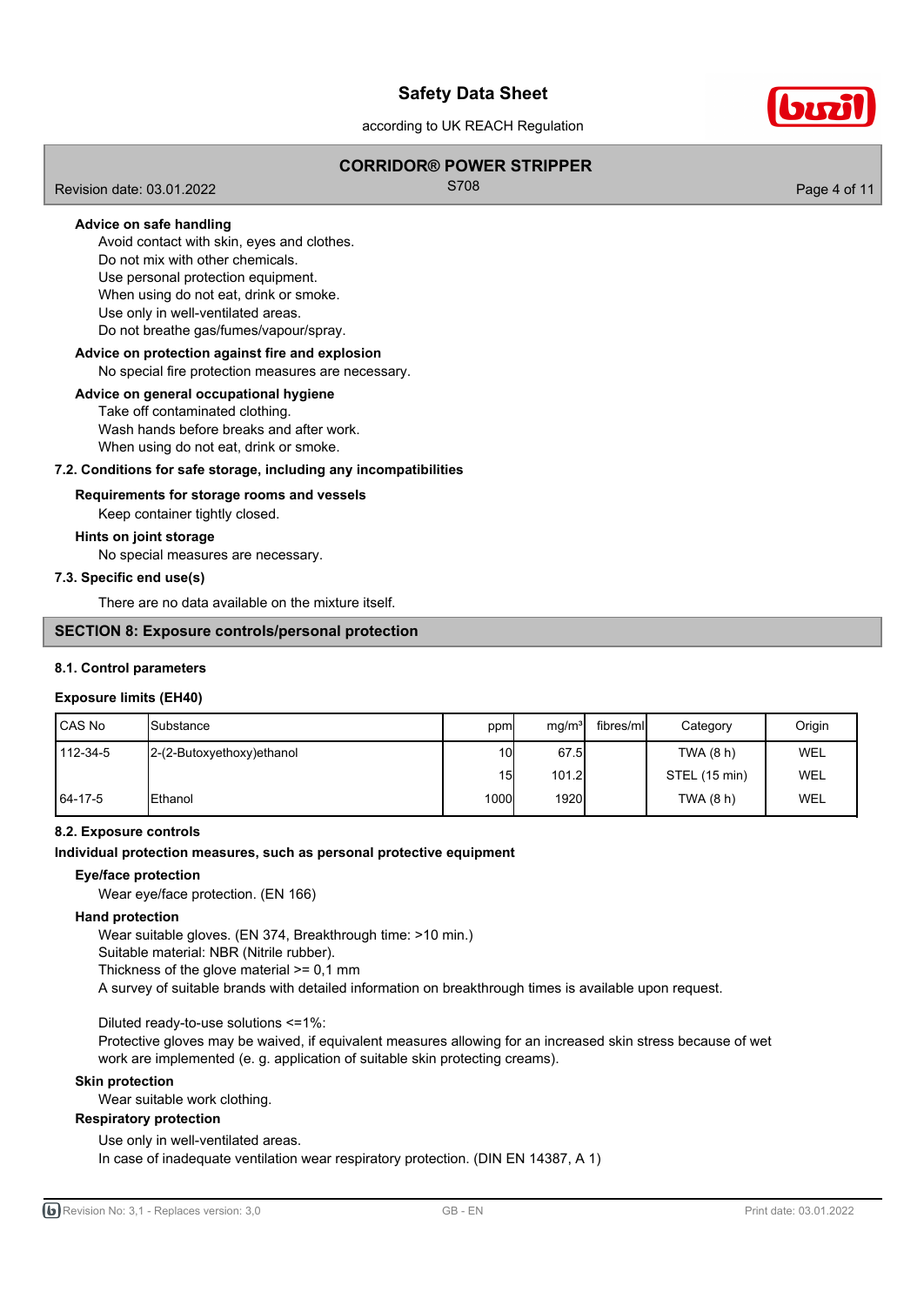according to UK REACH Regulation

## **CORRIDOR® POWER STRIPPER**

Revision date: 03.01.2022 **S708** Revision date: 03.01.2022

**SECTION 9: Physical and chemical properties**

| 9.1. Information on basic physical and chemical properties<br>Physical state: | Liquid                      |             |
|-------------------------------------------------------------------------------|-----------------------------|-------------|
| Colour:                                                                       | colourless                  |             |
| Odour:                                                                        | Perfumes, fragrances        |             |
|                                                                               |                             | Test method |
| Changes in the physical state                                                 |                             |             |
| Melting point/freezing point:                                                 | approx. 0 °C                |             |
| Boiling point or initial boiling point and<br>boiling range:                  | approx. 100 °C              |             |
| Flash point:                                                                  | 48 °C                       |             |
| <b>Flammability</b>                                                           |                             |             |
| Solid/liquid:                                                                 | not applicable              |             |
| Gas:                                                                          | not applicable              |             |
| Lower explosion limits:                                                       | not determined              |             |
| Upper explosion limits:                                                       | not determined              |             |
| Self-ignition temperature                                                     |                             |             |
| Solid:                                                                        | not applicable              |             |
| Gas:                                                                          | not applicable              |             |
| Decomposition temperature:                                                    | not determined              |             |
| <b>Oxidizing properties</b><br>Not oxidising.                                 |                             |             |
| pH-Value (at 20 °C):                                                          | $9,1 - 9,5$                 |             |
| Viscosity / dynamic:<br>(at 25 $^{\circ}$ C)                                  | < 10 mPa $\cdot$ s (50 1/s) |             |
| Water solubility:                                                             | completely miscible         |             |
| Solubility in other solvents<br>not determined                                |                             |             |
| Partition coefficient n-octanol/water:                                        | not determined              |             |
| Vapour pressure:                                                              | not determined              |             |
| Density (at 25 °C):                                                           | $1,00$ g/cm <sup>3</sup>    |             |
| Relative vapour density:                                                      | not determined              |             |
| 9.2. Other information                                                        |                             |             |
| Information with regard to physical hazard classes                            |                             |             |
| Sustaining combustion:                                                        | Not sustaining combustion   |             |
| Other safety characteristics                                                  |                             |             |
| Solid content:                                                                | not determined              |             |
| Evaporation rate:                                                             | not determined              |             |
| <b>Further Information</b>                                                    |                             |             |
|                                                                               |                             |             |

# **SECTION 10: Stability and reactivity**

# **10.1. Reactivity**

No hazardous reaction when handled and stored according to provisions.

# **10.2. Chemical stability**

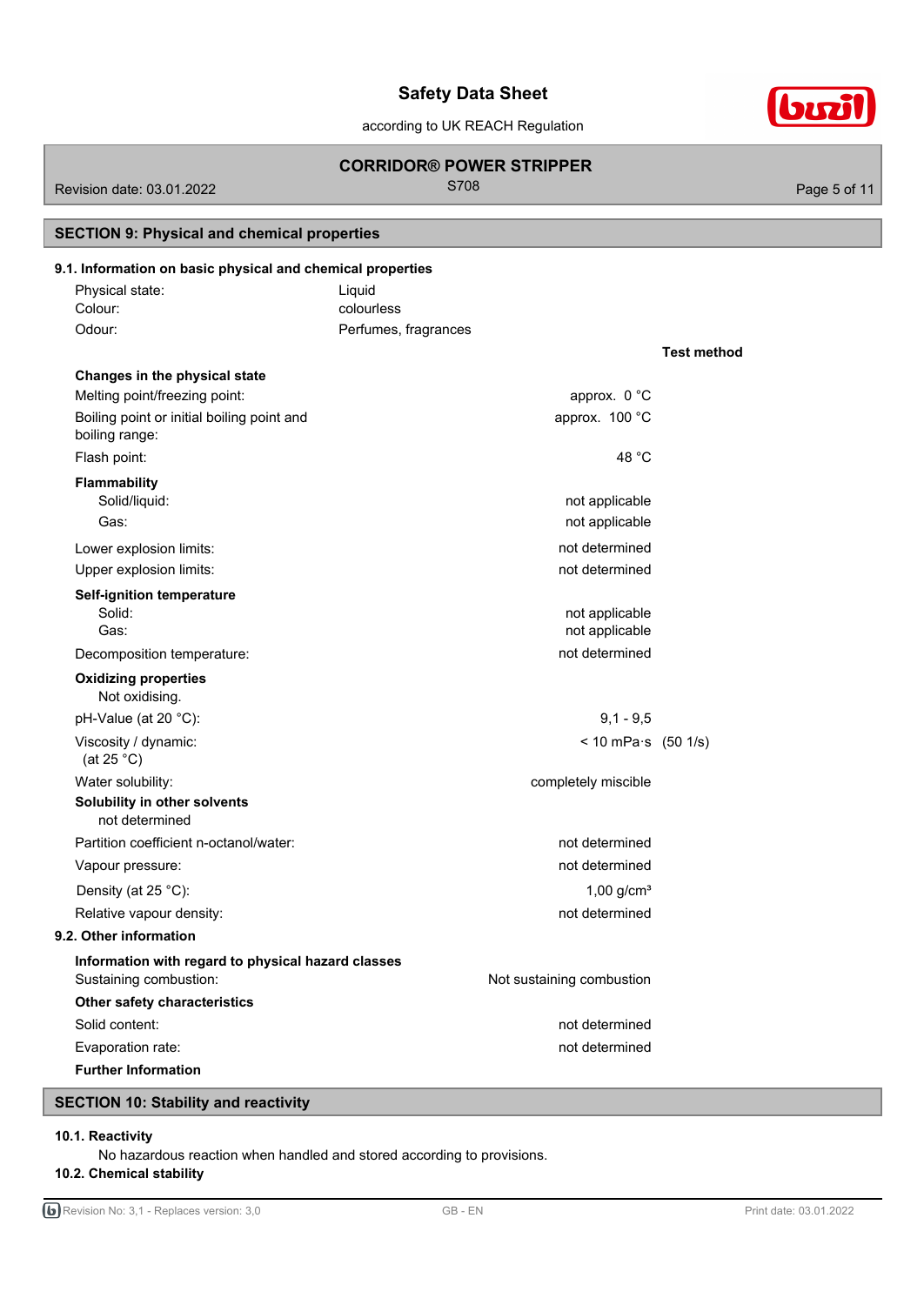according to UK REACH Regulation

## **CORRIDOR® POWER STRIPPER**

Revision date: 03.01.2022 **S708** Revision date: 03.01.2022

biri

The product is stable under storage at normal ambient temperatures.

### **10.3. Possibility of hazardous reactions**

No hazardous reaction when handled and stored according to provisions.

## **10.4. Conditions to avoid**

The product is stable under storage at normal ambient temperatures.

### **10.5. Incompatible materials**

No information available.

## **10.6. Hazardous decomposition products**

No known hazardous decomposition products.

## **SECTION 11: Toxicological information**

## **11.1. Information on hazard classes as defined in GB CLP Regulation**

### **Acute toxicity**

Based on available data, the classification criteria are not met.

| CAS No     | <b>Chemical name</b>                                         |               |            |         |                 |        |  |
|------------|--------------------------------------------------------------|---------------|------------|---------|-----------------|--------|--|
|            | Exposure route                                               | Dose          |            | Species | Source          | Method |  |
| 112-34-5   | 2-(2-butoxyethoxy)ethanol, diethylene glycol monobutyl ether |               |            |         |                 |        |  |
|            | oral                                                         | LD50<br>mg/kg | >2000      | Rat     | <b>ATE</b>      |        |  |
|            | dermal                                                       | LD50<br>mg/kg | >2000      | Rat     | <b>ATE</b>      |        |  |
|            | inhalation vapour                                            | <b>LC50</b>   | >20 mg/l   | Rat     | <b>ATE</b>      |        |  |
| 100-51-6   | benzyl alcohol                                               |               |            |         |                 |        |  |
|            | oral                                                         | LD50<br>mg/kg | 1230       | Rat     |                 |        |  |
|            | dermal                                                       | LD50<br>mg/kg | 2000       | Rabbit  |                 |        |  |
|            | inhalation vapour                                            | ATE           | 11 mg/l    |         |                 |        |  |
|            | inhalation aerosol                                           | ATE           | $1,5$ mg/l |         |                 |        |  |
| 64-17-5    | ethanol                                                      |               |            |         |                 |        |  |
|            | oral                                                         | LD50<br>mg/kg | >2000      | Rat     | <b>ATE</b>      |        |  |
|            | dermal                                                       | LD50<br>mg/kg | >2000      | Rat     | <b>ATE</b>      |        |  |
|            | inhalation vapour                                            | <b>LC50</b>   | $>20$ mg/l | Rat     | <b>ATE</b>      |        |  |
| 68439-46-3 | fatty alcohol polyethoxylate                                 |               |            |         |                 |        |  |
|            | oral                                                         | LD50<br>mg/kg | >2000      | Rat     | <b>OECD 401</b> |        |  |
|            | dermal                                                       | LD50<br>mg/kg | >2000      | Rat     | <b>ATE</b>      |        |  |
|            | inhalation aerosol                                           | LC50          | $>5$ mg/l  | Rat     | <b>ATE</b>      |        |  |
| 142-16-5   | Bis (2-ethylhexyl) maleat                                    |               |            |         |                 |        |  |
|            | oral                                                         | LD50<br>mg/kg | >2000      | Rat     | <b>OECD 401</b> |        |  |
|            | dermal                                                       | LD50<br>mg/kg | 14000      | Rabbit  | <b>ATE</b>      |        |  |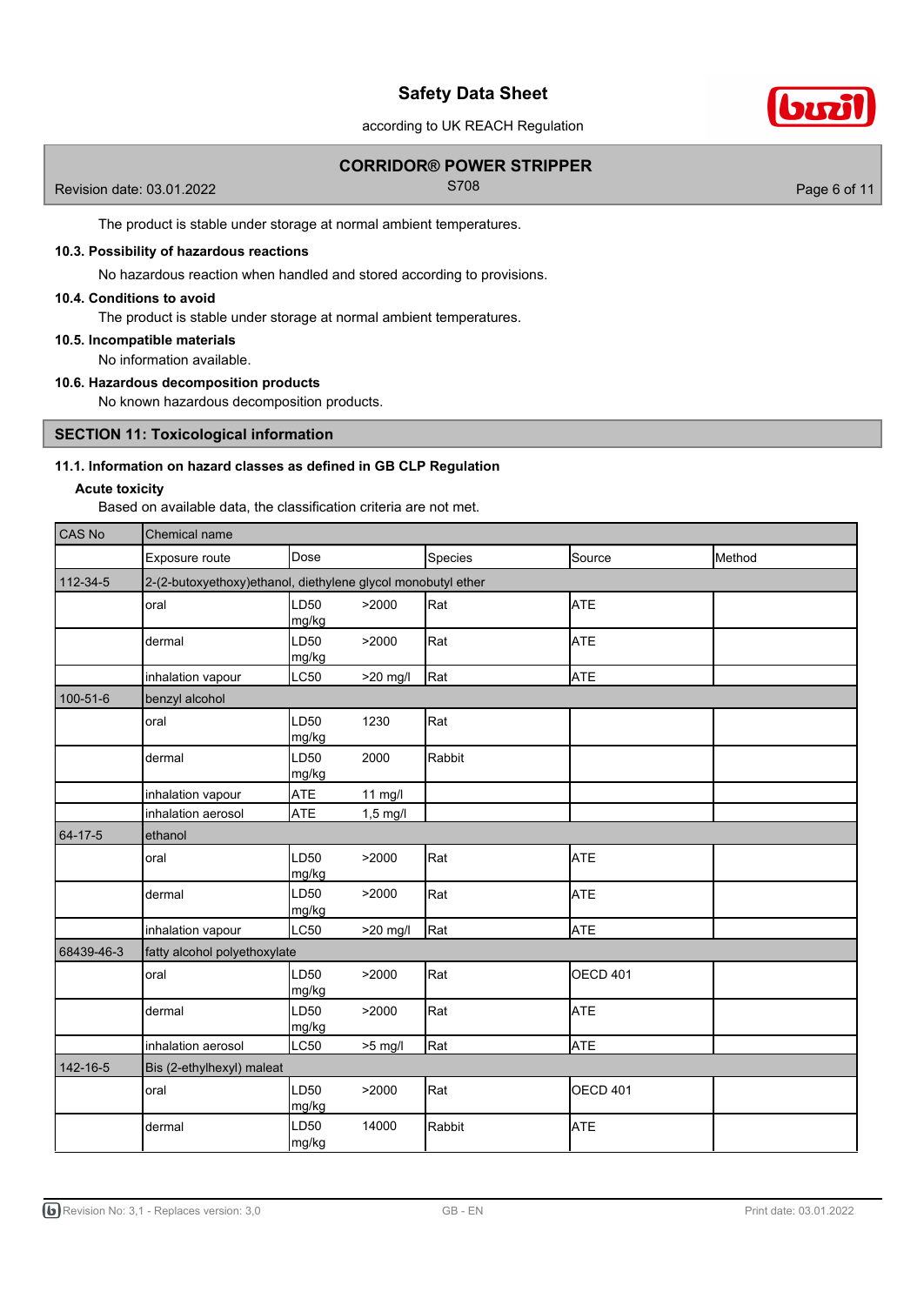according to UK REACH Regulation

## **CORRIDOR® POWER STRIPPER**

Revision date: 03.01.2022 **S708** Revision date: 03.01.2022

biri

## **Irritation and corrosivity**

Causes serious eye damage.

Skin corrosion/irritation: Based on available data, the classification criteria are not met.

### **Sensitising effects**

Based on available data, the classification criteria are not met.

## **Carcinogenic/mutagenic/toxic effects for reproduction**

Based on available data, the classification criteria are not met.

### **STOT-single exposure**

Based on available data, the classification criteria are not met.

### **STOT-repeated exposure**

Based on available data, the classification criteria are not met.

## **Aspiration hazard**

Based on available data, the classification criteria are not met.

## **SECTION 12: Ecological information**

**12.1. Toxicity**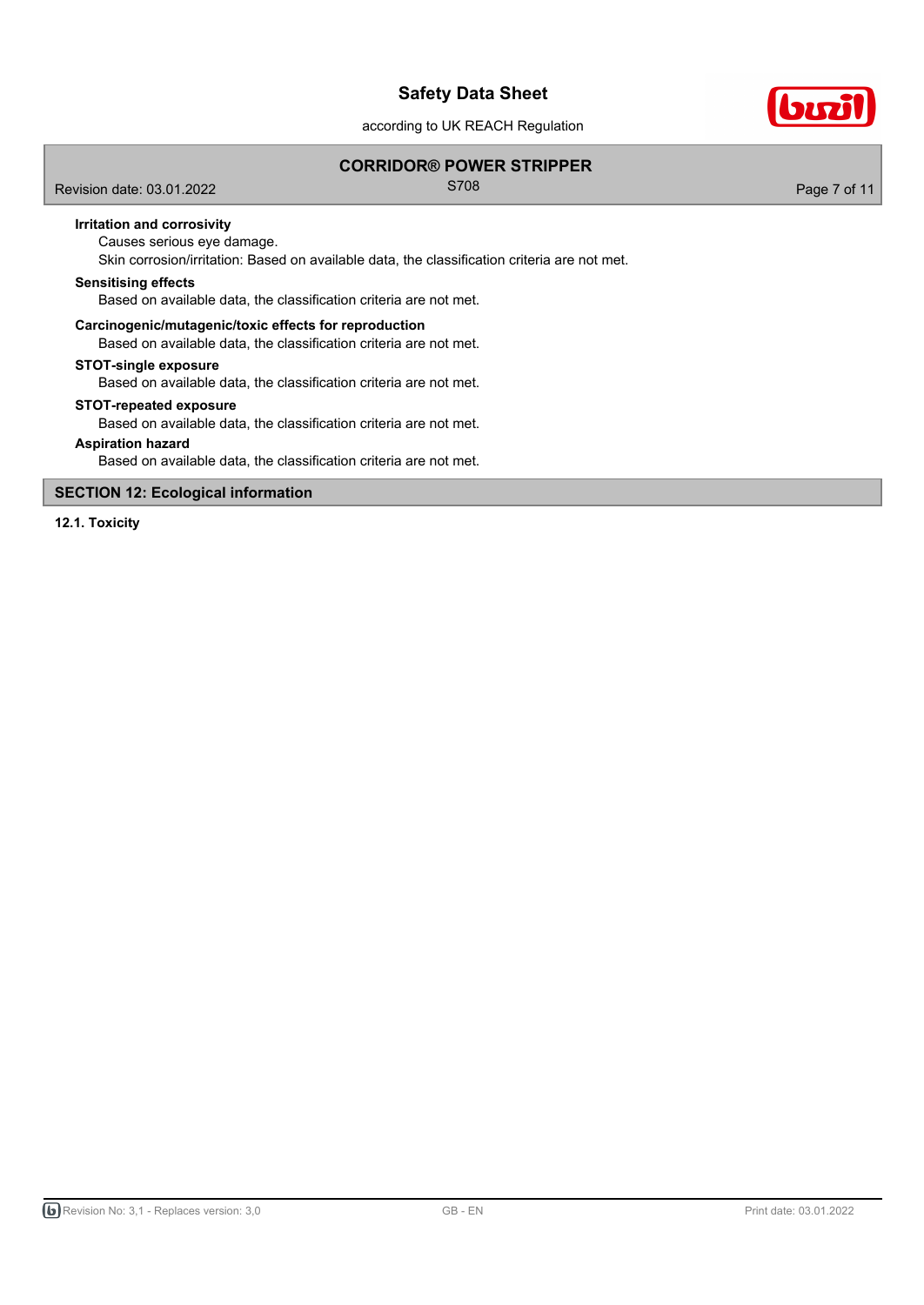

according to UK REACH Regulation

## **CORRIDOR® POWER STRIPPER**

Revision date: 03.01.2022 **S708** Revision date: 03.01.2022

| <b>CAS No</b> | Chemical name                                                |                     |            |       |                                                                |                                                                            |        |
|---------------|--------------------------------------------------------------|---------------------|------------|-------|----------------------------------------------------------------|----------------------------------------------------------------------------|--------|
|               | Aquatic toxicity                                             | Dose                |            |       | $[h]   [d]$ Species                                            | Source                                                                     | Method |
| 112-34-5      | 2-(2-butoxyethoxy)ethanol, diethylene glycol monobutyl ether |                     |            |       |                                                                |                                                                            |        |
|               | Acute fish toxicity                                          | LC50<br>mg/l        | 2780       |       | 96 h Pimephales promelas<br>(fathead minnow)                   |                                                                            |        |
|               | Acute algae toxicity                                         | ErC50<br>mg/l       | >100       |       | Scenedesmus<br>subspicatus                                     |                                                                            |        |
|               | Acute crustacea toxicity                                     | <b>EC50</b><br>mg/l | 4950       |       | 48 h Daphnia magna (Big<br>water flea)                         |                                                                            |        |
| 100-51-6      | benzyl alcohol                                               |                     |            |       |                                                                |                                                                            |        |
|               | Acute fish toxicity                                          | LC50                | 460 mg/l   |       | 96 h Pimephales promelas<br>(fathead minnow)                   |                                                                            |        |
|               | Acute algae toxicity                                         | ErC50               | 640 mg/l   |       | 96 hScenedesmus<br>quadricauda                                 |                                                                            |        |
| 64-17-5       | ethanol                                                      |                     |            |       |                                                                |                                                                            |        |
|               | Acute fish toxicity                                          | LC50<br>mg/l        | >1000      | 96 h  |                                                                |                                                                            |        |
|               | Acute algae toxicity                                         | ErC50<br>mg/l       | >100       |       |                                                                |                                                                            |        |
|               | Acute crustacea toxicity                                     | <b>EC50</b><br>mg/l | >1000      | 48 hl |                                                                |                                                                            |        |
| 68439-46-3    | fatty alcohol polyethoxylate                                 |                     |            |       |                                                                |                                                                            |        |
|               | Acute fish toxicity                                          | LC50<br>mg/l        | $1 - 10$   |       | 96 h Danio rerio (zebrafish)                                   | OECD <sub>203</sub>                                                        |        |
|               | Acute crustacea toxicity                                     | <b>EC50</b>         | $0,7$ mg/l |       | 48 h Daphnia magna (Big<br>water flea)                         |                                                                            |        |
|               | Acute bacteria toxicity                                      | (>1000 mg/l)        |            |       |                                                                |                                                                            |        |
| 142-16-5      | Bis (2-ethylhexyl) maleat                                    |                     |            |       |                                                                |                                                                            |        |
|               | Acute fish toxicity                                          | LC50<br>mg/l        | >100       |       | 96 h Danio rerio (zebrafish)                                   | Classification<br>according to<br>Directive<br>67/548/EEC or<br>1999/45/EC |        |
|               | Acute algae toxicity                                         | ErC50<br>mg/l       | >0.619     |       | 72 h Pseudokirchneriella<br>subcapitata                        | OECD 201                                                                   |        |
|               | Acute crustacea toxicity                                     | <b>EC50</b><br>mg/l | 59,5       |       | 48 h Daphnia magna (Big<br>water flea)                         | OECD <sub>202</sub>                                                        |        |
|               | Algae toxicity                                               | <b>NOEC</b><br>mg/l | 0,052      |       | 3 d Pseudokirchneriella<br>subcapitata                         | OECD 201                                                                   |        |
|               | Acute bacteria toxicity                                      | (>1000 mg/l)        |            |       | 3 hRespiratory inhibition<br>of municipal activated<br>sludge. | OECD <sub>209</sub>                                                        |        |

## **12.2. Persistence and degradability**

The surfactants contained in this mixture comply with the biodegradability criteria as laid down in Regulation (EC) No.648/2004 on detergents.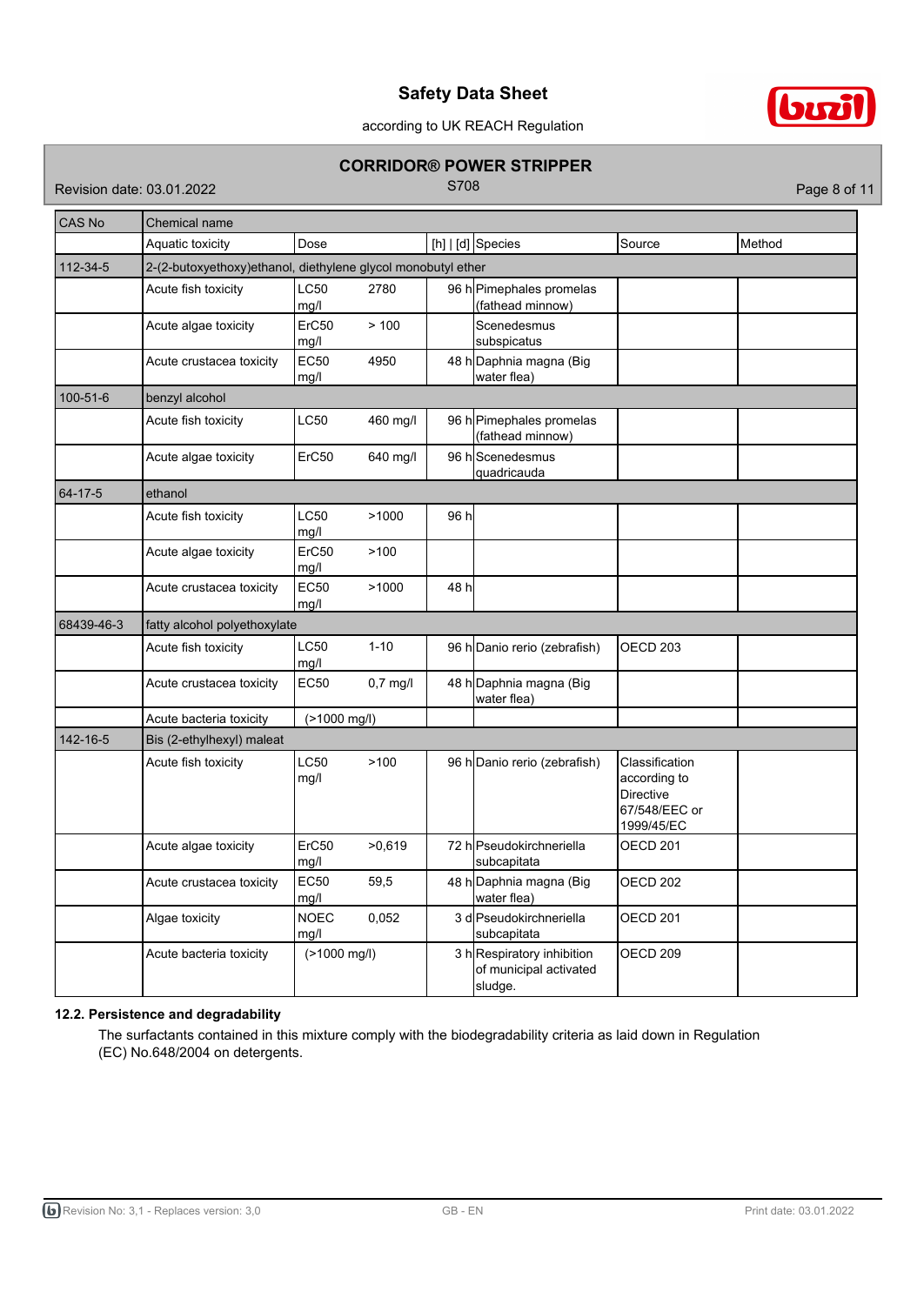

according to UK REACH Regulation

## **CORRIDOR® POWER STRIPPER**

Revision date: 03.01.2022 **S708** Revision date: 03.01.2022

| <b>CAS No</b> | Chemical name                                                 |         |    |         |  |
|---------------|---------------------------------------------------------------|---------|----|---------|--|
|               | Method                                                        | Value   | d  | ISource |  |
|               | Evaluation                                                    |         |    |         |  |
| 112-34-5      | 2-(2-butoxyethoxy) ethanol, diethylene glycol monobutyl ether |         |    |         |  |
|               | OECD 301                                                      | $>60\%$ | 28 |         |  |
|               | Readily biodegradable (according to OECD criteria).           |         |    |         |  |
| 100-51-6      | benzyl alcohol                                                |         |    |         |  |
|               | OECD 301                                                      | $>60\%$ | 28 |         |  |
|               | Readily biodegradable (according to OECD criteria).           |         |    |         |  |
| 64-17-5       | ethanol                                                       |         |    |         |  |
|               | OECD 301                                                      | $>60\%$ | 28 |         |  |
|               | Readily biodegradable (according to OECD criteria).           |         |    |         |  |
| 68439-46-3    | fatty alcohol polyethoxylate                                  |         |    |         |  |
|               | OECD 301F/ ISO 9408/ EEC 92/69/V, C.4-D                       | $>60\%$ | 28 |         |  |
|               | Readily biodegradable (according to OECD criteria).           |         |    |         |  |
| 142-16-5      | Bis (2-ethylhexyl) maleat                                     |         |    |         |  |
|               | OECD 301D                                                     | $>60\%$ | 28 |         |  |
|               | Readily biodegradable (according to OECD criteria).           |         |    |         |  |

### **12.3. Bioaccumulative potential**

No indication of bioaccumulation potential.

## **Partition coefficient n-octanol/water**

| <b>CAS No</b>    | <b>IChemical name</b>                                         | Log Pow |
|------------------|---------------------------------------------------------------|---------|
| $ 112 - 34 - 5 $ | 2-(2-butoxyethoxy) ethanol, diethylene glycol monobutyl ether | 0.56    |
| $100 - 51 - 6$   | Ibenzyl alcohol                                               | 1,05    |
| $142 - 16 - 5$   | Bis (2-ethylhexyl) maleat                                     | 7,24    |

### **12.4. Mobility in soil**

The product has not been tested.

## **12.5. Results of PBT and vPvB assessment**

The substances in the mixture do not meet the PBT/vPvB criteria according to REACH, annex XIII.

## **12.7. Other adverse effects**

No information available.

## **SECTION 13: Disposal considerations**

### **13.1. Waste treatment methods**

## **Disposal recommendations**

Dispose of waste according to applicable legislation. Delivery to an approved waste disposal company.

## **List of Wastes Code - residues/unused products**

070601 WASTES FROM ORGANIC CHEMICAL PROCESSES; wastes from the MFSU of fats, grease, soaps, detergents, disinfectants and cosmetics; aqueous washing liquids and mother liquors; hazardous waste

## **List of Wastes Code - contaminated packaging**

WASTE PACKAGING; ABSORBENTS, WIPING CLOTHS, FILTER MATERIALS AND PROTECTIVE CLOTHING NOT OTHERWISE SPECIFIED; packaging (including separately collected municipal packaging waste); plastic packaging 150102

## **Contaminated packaging**

Non-contaminated packages may be recycled.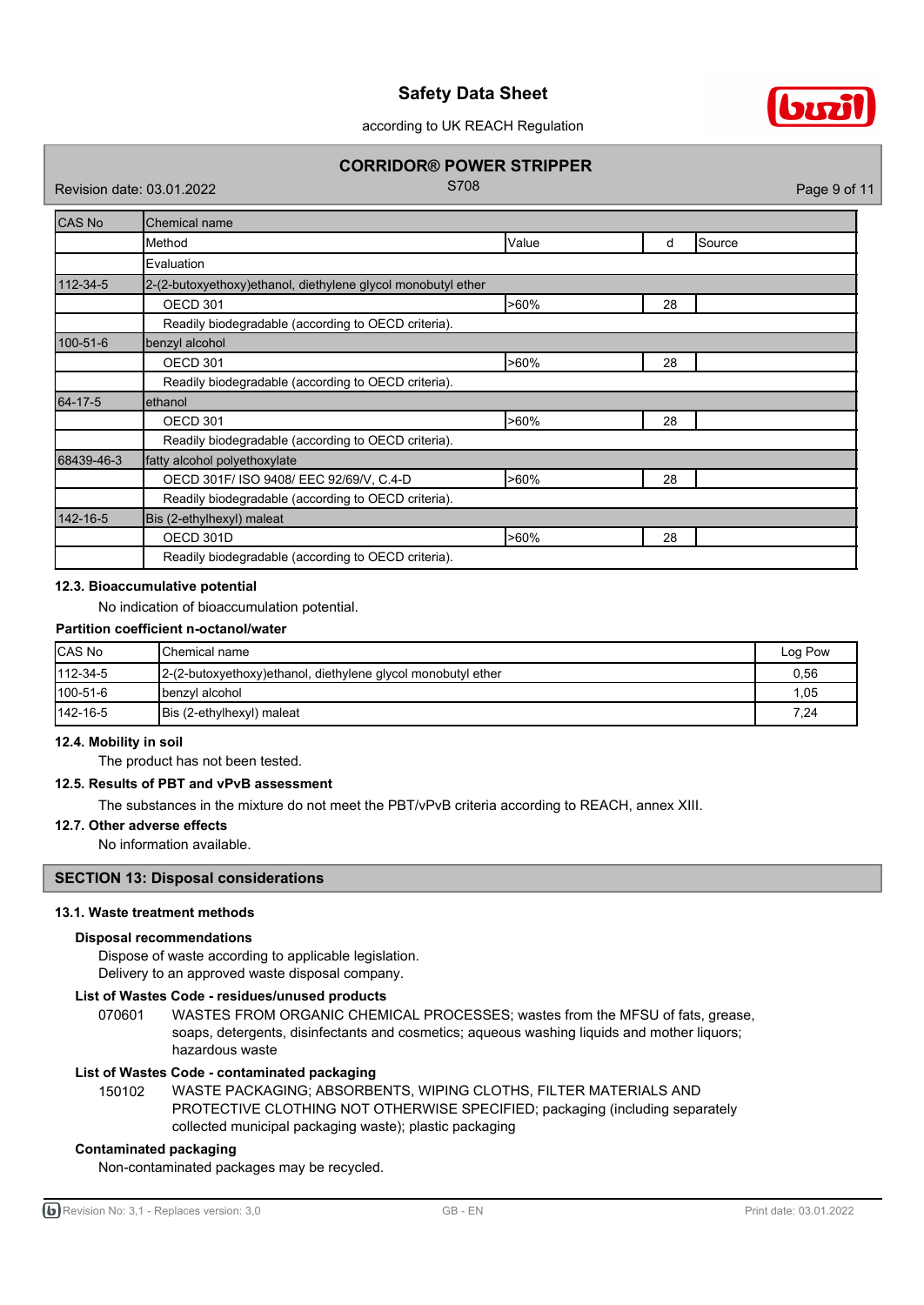according to UK REACH Regulation

# **CORRIDOR® POWER STRIPPER**

Revision date: 03.01.2022 **S708** Revision date: 03.01.2022

## **SECTION 14: Transport information**

| Land transport (ADR/RID)                                                 |                                                            |
|--------------------------------------------------------------------------|------------------------------------------------------------|
| 14.1. UN number or ID number:                                            | No dangerous good in sense of these transport regulations. |
| Inland waterways transport (ADN)                                         |                                                            |
| 14.1. UN number or ID number:                                            | No dangerous good in sense of these transport regulations. |
| Marine transport (IMDG)                                                  |                                                            |
| 14.1. UN number or ID number:                                            | No dangerous good in sense of these transport regulations. |
| Air transport (ICAO-TI/IATA-DGR)                                         |                                                            |
| 14.1. UN number or ID number:                                            | No dangerous good in sense of these transport regulations. |
| 14.5. Environmental hazards                                              |                                                            |
| ENVIRONMENTALLY HAZARDOUS:                                               | No.                                                        |
| 14.6. Special precautions for user<br>No special measures are necessary. |                                                            |

## **14.7. Maritime transport in bulk according to IMO instruments**

## not applicable

## **SECTION 15: Regulatory information**

### **15.1. Safety, health and environmental regulations/legislation specific for the substance or mixture**

| EU regulatory information                |          |
|------------------------------------------|----------|
| Restrictions on use (REACH, annex XVII): |          |
| Entry 3, Entry 55                        |          |
| 2010/75/EU (VOC):                        | $<$ 30 % |
| Additional information                   |          |

## **Additional information**

Regulation (EC) No. 648/2004 (Detergents regulation)

## **National regulatory information**

Water hazard class (D): 1 - slightly hazardous to water

## **15.2. Chemical safety assessment**

Chemical safety assessments for substances in this mixture were not carried out.

## **SECTION 16: Other information**

### **Changes**

This data sheet contains changes from the previous version in section(s): 2,3,9,14,15.

### **Abbreviations and acronyms**

ADR: Accord européen sur le transport des marchandises dangereuses par Route (European Agreement concerning the International Carriage of Dangerous Goods by Road) IMDG: International Maritime Code for Dangerous Goods IATA: International Air Transport Association GHS: Globally Harmonized System of Classification and Labelling of Chemicals EINECS: European Inventory of Existing Commercial Chemical Substances ELINCS: European List of Notified Chemical Substances CAS: Chemical Abstracts Service LC50: Lethal concentration, 50% LD50: Lethal dose, 50%

## Process categories according to ECHA guidance on information requirements and chemical safety